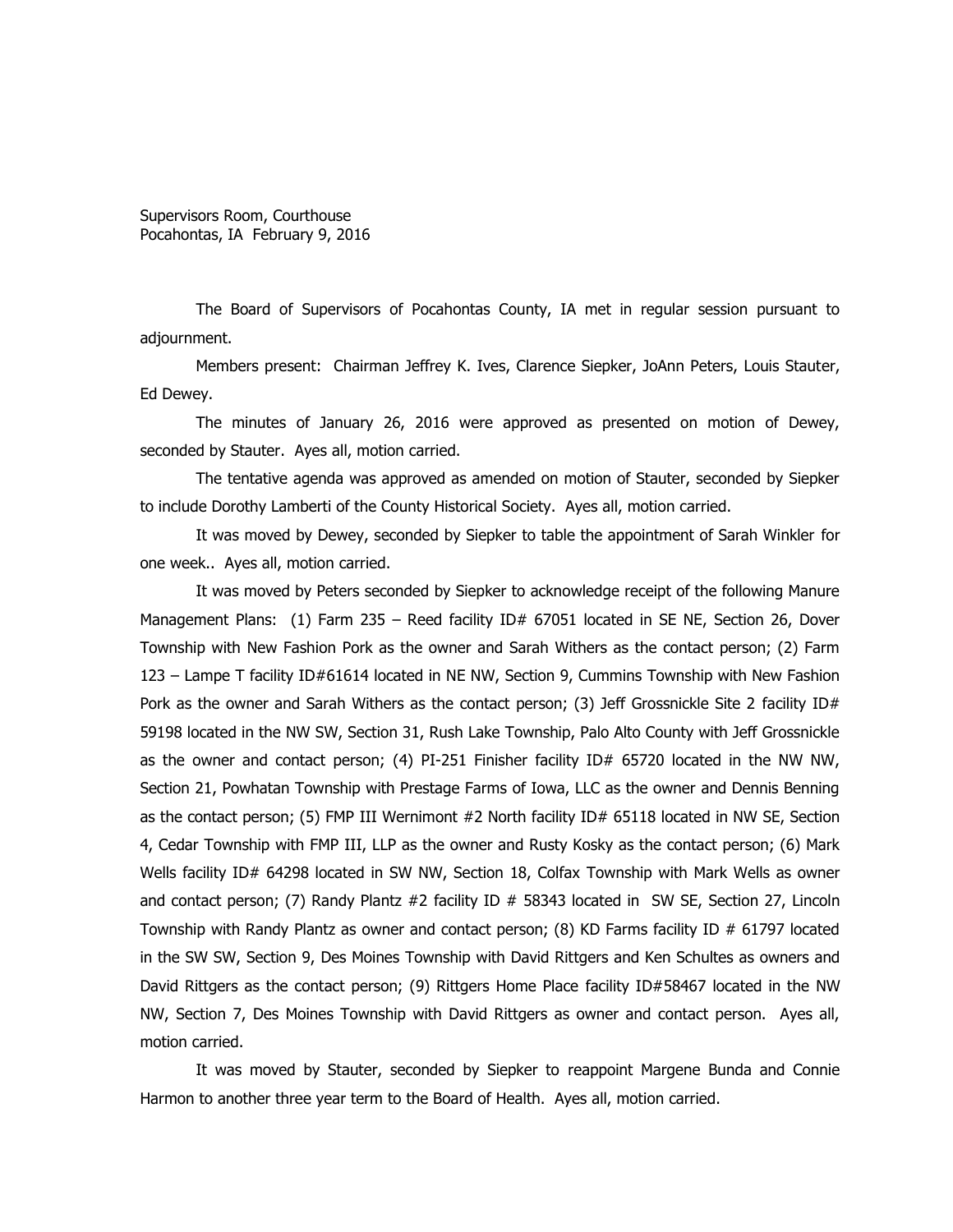It was moved by Stauter, seconded by Peters to approve the Suspension of Taxes for parcel #08 05 260 016 as requested by the Dept. of Human Services for the 2015 tax year. Ayes all, motion carried.

It was moved by Siepker, seconded by Stauter to approve the appointment of Doug Jenson to the Compensation Board as the auditor's representative. Ayes all, motion carried.

Supervisor Stauter advised the board of concerns regarding D.D. 38 in Grant Township with a short 1.5 miles of ditch with beaver dams and other tile concerns. It was determined to set March 8, 2016 at 1:15 a.m. to hold an informational meeting to discuss with landowners.

Dorothy Lamberti and Connie Dallenbach shared a link to the Historical Society's blog of the Historical Museum in Laurens. They shared they are making an effort to share with other communities displays of the museum. The displays are changed every three months in Laurens, Pocahontas, and Rolfe. They have hosted 16 open houses, tours, and programs as well as speaking to the various organizations of the Rotary, Lions, etc as well as sharing in the schools for the American and Iowa History classes. The group has also participated in fund raising to restore the stucco around the front door of the museum. With funding of the City of Laurens and the County Foundation they were able to improve the drainage around the museum. The basement has been dry with this improvement. They are working on a display for the agricultural drainage of the county and the former creameries in the county. They expressed their gratitude for the increased funding this past year and are committed to continued improvements to the museum for all to enjoy. The board commended those dedicated to the improvements of the museum.

Jack Moellering, County Engineer presented a resolution and map of revised bridge postings. It is noted there are three bridges to be closed with others to be posted with changes and some denoted as currently being in the five year program. Following review it was moved by Dewey, seconded by Siepker to approve the resolution. The chairman called the question with the following recorded vote: Ayes – Siepker, Peters, Stauter, Dewey, Ives; Nays – none. Whereby the resolution is duly adopted to-wit:

## RESOLUTION 2016 – 02-# 5

WHEREAS, Pocahontas County receives significant federal funding for bridges and accordingly is required to conduct bridge inspections and where prescribed, to close or to place restrictions as to the weight of vehicles using such bridges, and

WHEREAS, the bridge inspection consultant for the County, a professional engineer, has previously determined bridge load postings according to vehicle type for a bridge in the County, and Vehicle type for a bridge in the County, and

WHEREAS, the County desires to maintain the safety of the public and continue receiving federal funding for bridge replacements, and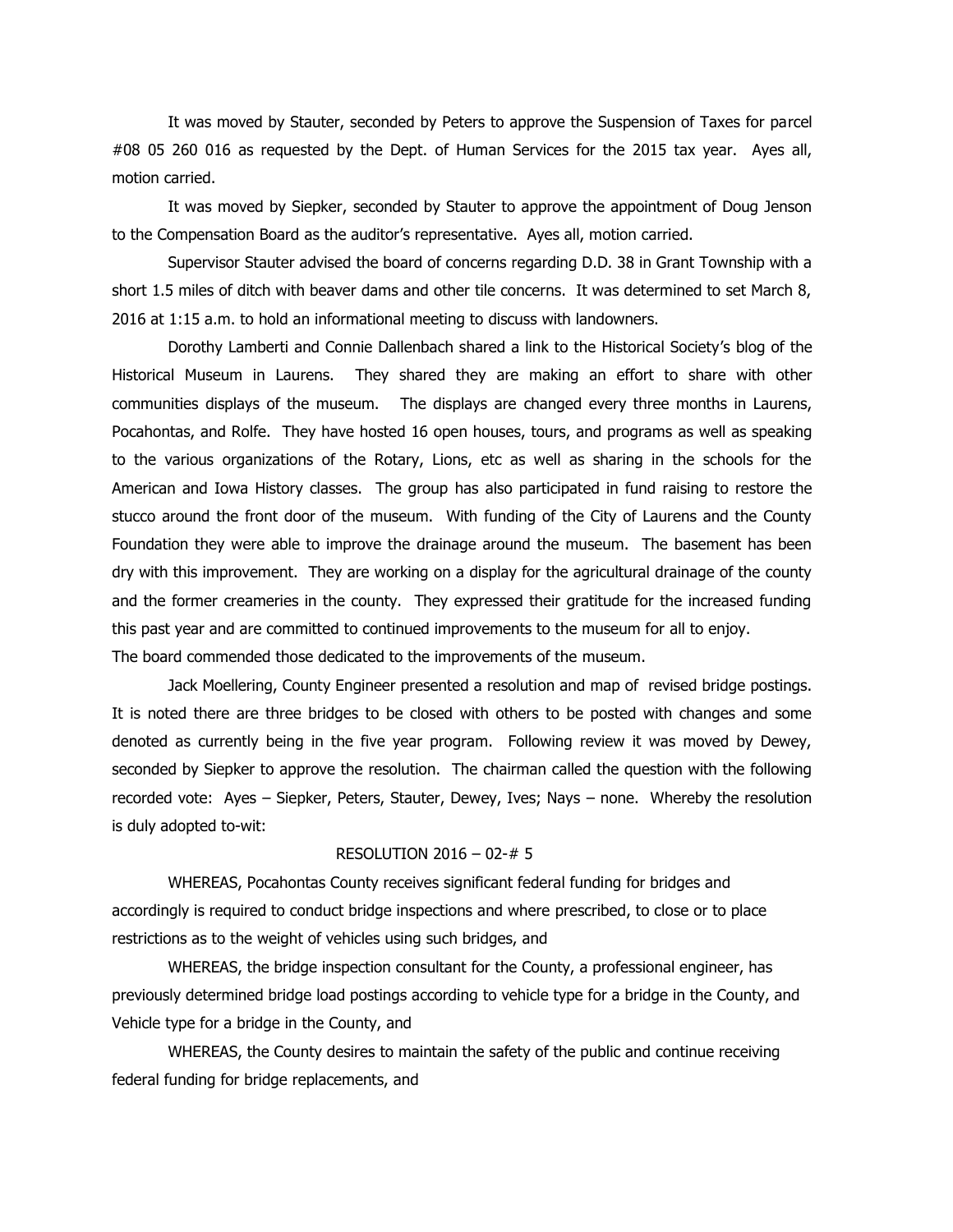WHEREAS, rehabilitation of some bridges are under contract and in progress. Such rehabilitaton is planned to restore some or all of these bridge's capacity.

NOW THEREFORE BE IT RESOLVED by the Pocahontas County Board of Supervisors that the below bridges be posted as recommended by said bridge inspection consultant pursuant to Iowa Code Sections 321.471 and 321.472.

| County $#$            | FHwA # | Location       | <b>Old Posting</b> | <b>New Posting</b> |
|-----------------------|--------|----------------|--------------------|--------------------|
| Cedar 22              | 278390 | 35/36 Cedar    | 6 Tons             | 3 Tons             |
| Dover 43              | 279050 | 18/19 Dover    | Legal              | $21 - 28 - 28$     |
| Sherman 150           | 279590 | 18/19 Sherman  | 5 Tons             | 3 Tons             |
| Marshall 155          | 279720 | 7/8 Marshall   | 3 Tons             | Closed             |
| Marshall 157          | 279829 | 29/32 Marshall | 17-28-33           | 12-20-12           |
| Dover 216             | 279000 | 5/8 Dover      | 10 Tons            | 6 Tons             |
| Sherman 223           | 279610 | 22/23 Sherman  | 3 Tons             | Closed             |
| Sherman 235           | 279630 | 24/25 Sherman  | Legal              | 24-38-39           |
| Marshall 242          | 279810 | 19/30 Marshall | 22-33-39           | 16-26-26           |
| Des Moines 248 279901 |        | 13 DM / 18 Cum | 21-30-34           | 14-22-25           |
| Powhatan 250          | 280030 | 2/3 Powhatan   | 20-30-30           | 15-20-20           |
| Cummins 257           | 280230 | 5/8 Cummins    | 3 Tons             | Closed             |

It was moved by Stauter, seconded by Peters to authorize Moellering to sign the Detour Revocation with the Iowa DOT for the reimbursement of \$6,591.33 for use of county roads during the detour. Ayes all, motion carried.

The following claims were audited and allowed:

| A & M Laundry    | Supplies         | 66.86    | $\mathbf{1}$   |
|------------------|------------------|----------|----------------|
| Ability Network  | Services         | 98.00    | 1              |
| Adv Systems      | Copier Ex        | 139.36   |                |
| Ag Partners      | Fuel             | 1498.78  | 1              |
| Alliant Energy   | Utilities        | 790.50   | 1              |
| Arnold Motor     | Parts            | 305.28   | 1              |
| S Bailey         | Shoes            | 116.59   | 1              |
| Benefits         | Admin            | 2559.00  | 1              |
| Bomgaars         | Supplies         | 144.96   | 1              |
| BV Co Journal    | Publications     | 569.22   | $\overline{4}$ |
| BV Stationery    | Off Supplies     | 105.98   | 1              |
| Campbell Supply  | Parts            | 101.55   | 1              |
| Citizens         | Self Funding Ins | 10000.00 | $\mathbf{1}$   |
| CenturyLink      | Phone            | 553.29   | 5              |
| Cintas           | Supplies         | 14.82    | 1              |
| Counsel          | Supplies         | 178.81   | $\mathfrak{D}$ |
| O Cressler       | Mileage          | 16.50    | 1              |
| B Dahl           | Mileage          | 302.50   | 1              |
| LSQ Funding      | Software         | 148.40   | 1              |
| Des Moines Stamp | Stamps/Sup       | 70.20    | $\mathbf{1}$   |
|                  |                  |          |                |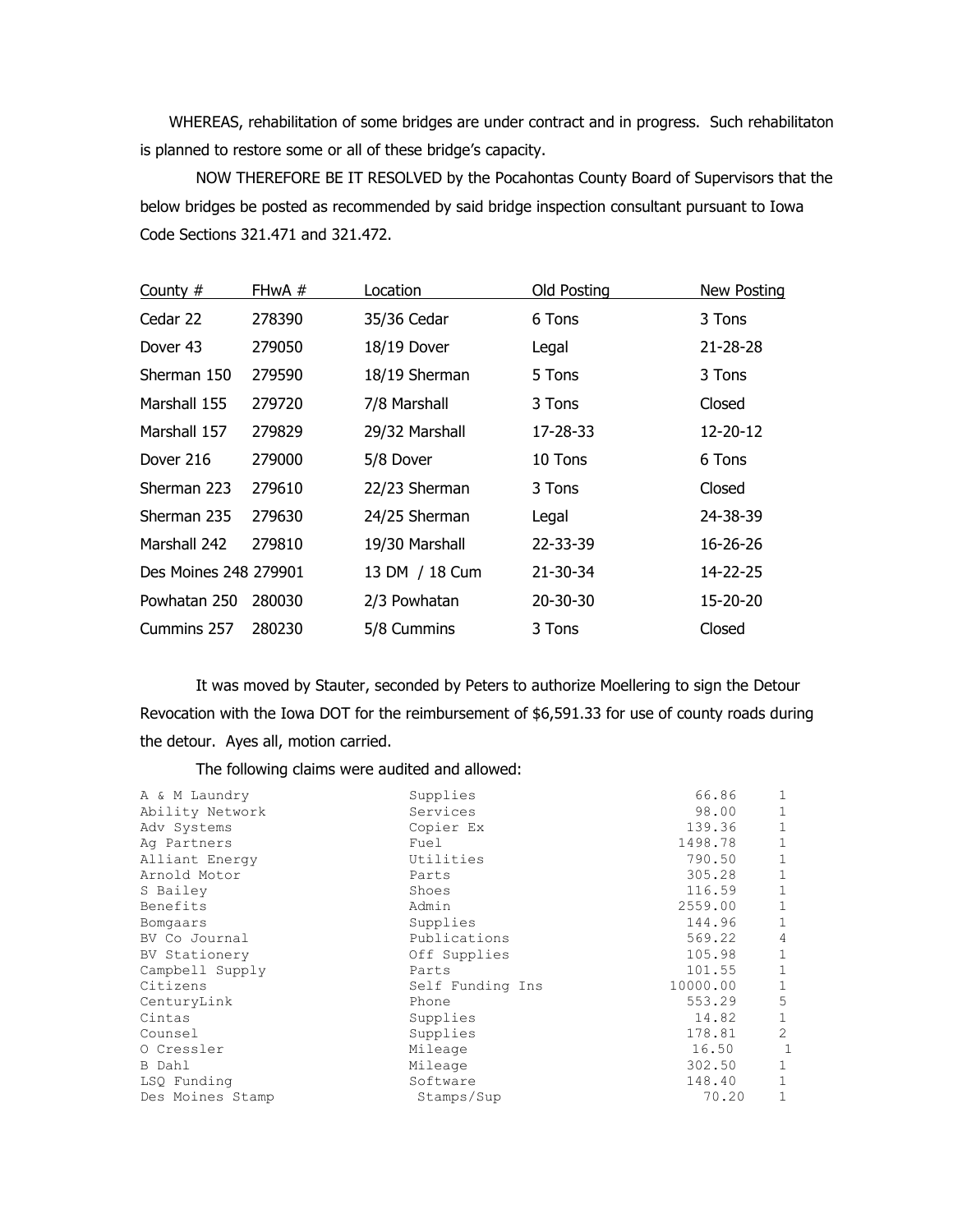| Deyta              | HHCahps Fee      | 90.00    | 1            |
|--------------------|------------------|----------|--------------|
| Dollar Gen         | Supplies         | 17.75    | 1            |
| Farm & Home        | Supplies         | 615.65   | 4            |
| D Ferquson         | Mileage/Phone    | 258.70   | $\mathbf 1$  |
| City-Fonda         | Utilities        | 204.75   | $\mathbf 1$  |
| Force America      | Parts            | 1085.62  | 1            |
| Great Am Fin       | Copier Lease     | 70.73    | $\mathbf{1}$ |
| C Harmon           | BOH              | 20.00    | $\mathbf 1$  |
| Hoffman Filter     | Disposal Ser     | 50.00    | $\mathbf{1}$ |
| Holm's Radiator    | Supplies         | 534.74   | $\mathbf 1$  |
| Hopkins Med Prod   | Med Supplies     | 94.90    | $\mathbf{1}$ |
| Humboldt Co Sher   | Prisoner Ser     | 1450.00  | $\mathbf{1}$ |
| IADPS              | Terminal Billing | 1380.00  | $\mathbf{1}$ |
| IDLS               | Boiler Inspect   | 230.00   | $\mathbf{1}$ |
| IDDA               | Conference/Dues  | 21.39    | $\mathbf 1$  |
| ILCC               | Training         | 48.00    | 1            |
| IA SOS             | Election/Gen     | 120.00   | $\mathbf 1$  |
| <b>IACCVSO</b>     | Training/Dues    | 60.00    | $\mathbf 1$  |
| Inter Battery      | Batteries        | 59.70    | $\mathbf{1}$ |
| ISAC               | Training         | 510.00   | 3            |
| R Jergens          | Phone REIM       | 96.88    | $\mathbf{1}$ |
| Johnston Auto      | Supplies         | 175.48   | $\mathbf{1}$ |
| Client             | Services         | 20.00    | $\mathbf{1}$ |
| House of Print     | Services         | 24.00    | $\mathbf{1}$ |
| Laurens Municipal  | Utilities        | 355.87   | 1            |
| Laurens Sun        | Publications     | 797.72   | 4            |
| Martin Marietta    | Rdstone          | 2583.78  | $\mathbf{1}$ |
| K Metzger          | Mileage          | 240.00   | $\mathbf{1}$ |
| Mid Iowa GP        | Dues             | 5250.00  | $\mathbf{1}$ |
| MidAmeri Energy    | Utilities        | 147.96   | 2            |
| Midwest Wheel      | Supplies         | 192.03   | $\mathbf 1$  |
| M Myers            | Outside Assist   | 35.00    | $\mathbf{1}$ |
| Napa               | Supplies         | 20.78    | 1            |
| NW Comm            | Internet         | 1402.97  | $\,8\,$      |
| Office Elements    | Supplies         | 947.82   | 5            |
| Office Systems     | Copier Main      | 240.55   | 4            |
| Palmer Mutual Tel  | Phone            | 314.92   | $\mathbf{1}$ |
| City-Palmer        | Utilities        | 81.00    | $\mathbf{1}$ |
| J Peters           | BOS Expense      | 366.04   | $\mathbf{1}$ |
| Po Co Aud          | engr.phone       | 60.50    | $\mathbf 1$  |
| Poca Comm Hospital | Services         | 8.32     | 1            |
| Poca Ford          | Main Ser         | 75.23    | $\mathbf{1}$ |
| Poca Lumber        | Supplies         | 445.87   | 1            |
| Poca Manor         | Prisoner Meals   | 3030.00  | 1            |
| Poca Off Supply    | Supplies         | 6.10     | $\mathbf{1}$ |
| City-Pocahontas    | Utilities        | 5401.21  | 8            |
| Pro Co-Op          | Fuel/Servcs      | 16777.44 | 4            |
| Ramada             | Lodging          | 165.66   | 2            |
| Record Dem         | Publications     | 1476.35  | 9            |
| S Richardson       | Mileage          | 91.41    | $\mathbf{1}$ |
| A Samuelson        | Meeting Ex       | 30.05    | $\mathbf{2}$ |
| K Scheidegger      | Meeting Ex       | 8.98     | $\mathbf 1$  |
| Client             | Services         | 12.50    | 1            |
| M Sexe             | Med Exam Ex      | 147.52   | 1            |
| K Simacek          | Mileage          | 108.50   | $\mathbf{1}$ |
| Solutions          | Comp Main/Sup    | 735.44   | $\mathbf{2}$ |
|                    |                  |          | $\mathbf 1$  |
| D Stall            | Mileage          | 192.50   |              |
| Star Leasing       | Copier Ex        | 83.13    | $\mathbf{1}$ |
| M Parrott          | Form Supplies    | 71.17    | $\mathbf{1}$ |
| Subway             | Meal Ex          | 57.24    | 1            |
| US Cellular        | Phone            | 220.33   | 3            |
| Verizon            | Phone            | 40.01    | $\mathbf{1}$ |
| Wex Bank           | Fuel             | 97.30    | $\mathbf{1}$ |